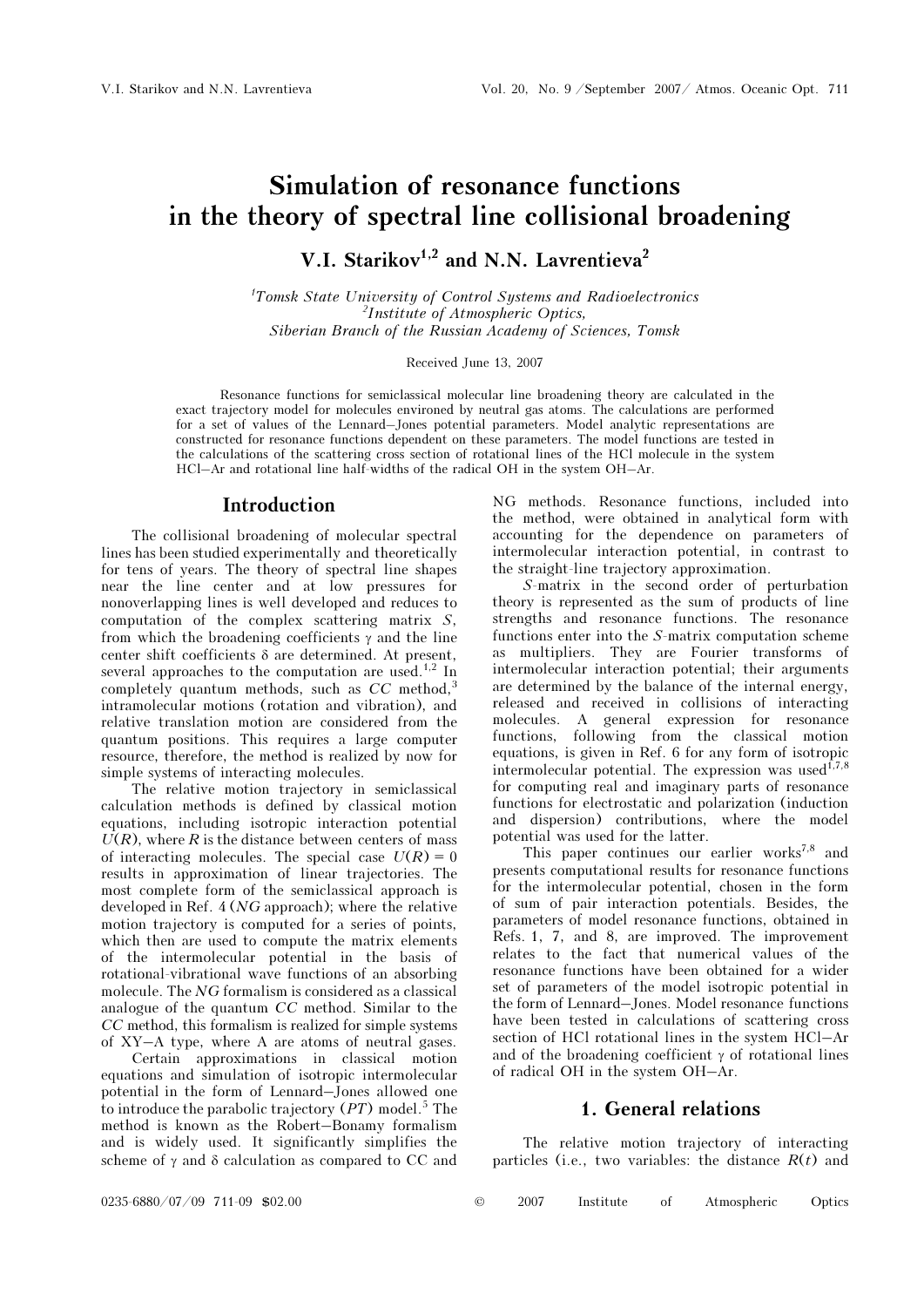polar angle  $\varphi(t)$  is required for the resonance function computation. The trajectory is determined by the isotropic part of the interaction potential with the use of ordinary equations of classical mechanics,<sup>9</sup> which have the form

$$
t(y) = \left(\frac{r_c}{v}\right) A_0(y); \tag{1}
$$

$$
\varphi(y) = \left(\frac{b}{r_c}\right) A_2(y); \tag{2}
$$

$$
A_n(y) = \frac{1}{2} \int_1^y \frac{dy}{y^{n/2} \{f(y)\}^{1/2}}, \quad n = 0, 2, \quad (3)
$$

where  $y = (R/r_c)^2$ ; v is the relative velocity of colliding particles; b is the impact parameter;  $r_c$  is the closest approach distance; function  $f(y)$  depends on the isotropic interaction potential, which is defined as the sum

$$
V = V^{\text{elec}} + V_{1,2}^{\text{at-at}} =
$$
  
=  $V^{\text{elec}} + \sum_{i} \sum_{j} V_{1i,2j} = V^{\text{elec}} + \sum_{i} \sum_{j} \left\{ \frac{d_{ij}}{r_{1i,2j}^{12}} - \frac{e_{ij}}{r_{1i,2j}^{6}} \right\}$  (4)

of electrostatic  $(V^{\text{elec}})$  and atom-atom  $(V_{1,2}^{\text{at-at}})$ potentials of interaction between molecules 1 and 2, which is determined by the pair Lennard–Jones potentials. The  $V_{1,2}^{\text{at-at}}$  potential simulates the polarization contribution into the intermolecular potential; in which the isotropic part is distinguished

$$
V_{\text{isot}} = U(R) = 4\varepsilon \left[ -\left(\frac{\sigma}{R}\right)^6 + \left(\frac{\sigma}{R}\right)^{12} \right] =
$$

$$
= 4\varepsilon \left[ -\beta^6 \left(\frac{r_c}{R}\right)^6 + \beta^{12} \left(\frac{r_c}{R}\right)^{12} \right],\tag{5}
$$

used for resonance functions computation, and anisotropic one, which is reduced to the same form as  $V^{\text{elec}}$  and then is used to compute the transaction functions  $S(b)$  dependent on the parameters  $d_{ij}$  and  $e_{ij}$ , from the matrix S.

When the potential  $U(R)$  is chosen in form (5),

$$
f(y) = (y - 1) + \lambda[\beta^{12}(1 - y^{-5}) - \beta^{6}(1 - y^{-2})];
$$
(6)  

$$
(b/r_c) = (v_c/v) = \sqrt{1 - \lambda(\beta^{12} - \beta^{6})};
$$

$$
\beta = (\sigma/r_c);
$$

$$
\lambda = 8\varepsilon/(mv^2),
$$
(7)

where  $m$  is the reduced mass of colliding molecules (particles), the velocity  $v_c$  is defined like in Ref. 5. The real parts  $\binom{(l_1, l_2)}{p'}$  ( $k_c$ ) of the resonance functions are defined by the equation<sup>2</sup>

$$
^{(l_1,l_2)}f_{p'}^p(k_c) = N \sum_{m=-l}^l I_{lm}^{p^*}(k_c) I_{lm}^{p'}(k_c), \qquad (8)
$$

where N is the normalization factor;  $l_1$  and  $l_2$  are the numbers determining the multipolarity of potential (4) expansion;  $l = l_1 + l_2$  and  $k_c = 2\pi c b(\omega_{ii'} + \omega_{22'})/v$ ; ω are the transition frequencies of the main (with indices I and  $i'$  and perturbing (with indices 2 and 2') molecules. In terms of the variables  $u = (y - 1)^{1/2}$ ,

$$
I_{lm}^p(k_c) = 2 \sum_s a(l,m,s) \int_0^\infty \frac{e^{ik_c A_0(u)} (\cos \varphi)^m (\sin \varphi)^s u \, du}{(1 + u^2)^{p/2} \{f(u)\}^{1/2}}.
$$
 (9)

The coefficients  $a(l, m, s)$  are obtained from the equations, connecting spherical harmonics with the trigonometric functions  $\cos \varphi$  and  $\sin \varphi$  (see, e.g., Ref. 10). The closest approach distance  $r_c$  is defined as the solution of equation

$$
\lambda[\beta^{12} - \beta^6] + (b^*)^2 \beta^2 - 1 = 0, \qquad (10)
$$

where  $b^* = b/\sigma$ . A general expression for resonance functions, dependent on the integrals in Eq. (9), was obtained in Ref. 6. The Robert–Bonamy computation scheme,<sup>5</sup> where resonance functions, obtained in the model of "exact" trajectories (by equations from Ref. 6), are used instead of the parabolic trajectory model, is called  $ET$  (exact trajectory) approximation.

### 2. Approximations

The integrals in Eq. (9) in a number of cases can be expressed analytically. In the first approximation (straight-line trajectory approximation)  $U(R) = 0$ ( $\lambda = 0$  or  $\beta = 0$ );  $f(y) = (y - 1)$  from Eq. (6),  $r_c = b$ from Eq. (10), which gives  $A_0(y, \lambda = 0) = u$  and  $R^2 = b^2 + vt^2$ ,  $A_2(y, \lambda = 0) = \arctan(u)$ . Resonance functions for this case were computed in a series of works. $2,11-13$  To obtain the second approximation, let us expand the function  $f(y)$  from Eq. (6) in a Taylor series about  $y_0 = 1$  and limit it to the first terms:

$$
f(y) = f(y_0 = 1) + f'(y_0 = 1)(y - 1) + \dots
$$
 (11)

Here  $f(y_0 = 1) = 0$ ,

$$
f'(y_0 = 1) = 1 + \lambda [5\beta^{12} - 2\beta^6] = (v'_c/v)^2.
$$
 (12)

The velocity  $v'_c$  was introduced in Ref. 5.

Equation (3) is integrated analytically and results in equations

$$
R(t)^2 = r_c^2 + (v_c')t^2; \tag{13}
$$

$$
\varphi(y) = (v_c/v_c') \arctan(R^2/r_c^2 - 1)^{1/2}
$$
. (14)

What about interactions, for which  $R \cong r_c$  and  $v_c \approx v_c'$ , then the coefficient in Eq. (14) can be inserted into the argument; in this case

$$
\sin^2 \varphi = \frac{(v_c t)^2}{r_c^2 + (v_c t)^2}.
$$
 (15)

Equation (15) differs from the corresponding one for  $\sin^2\varphi$  [Ref. 15] in the denominator, where the velocity  $v_c$  is replaced by  $v_c'$ . Equations for a series of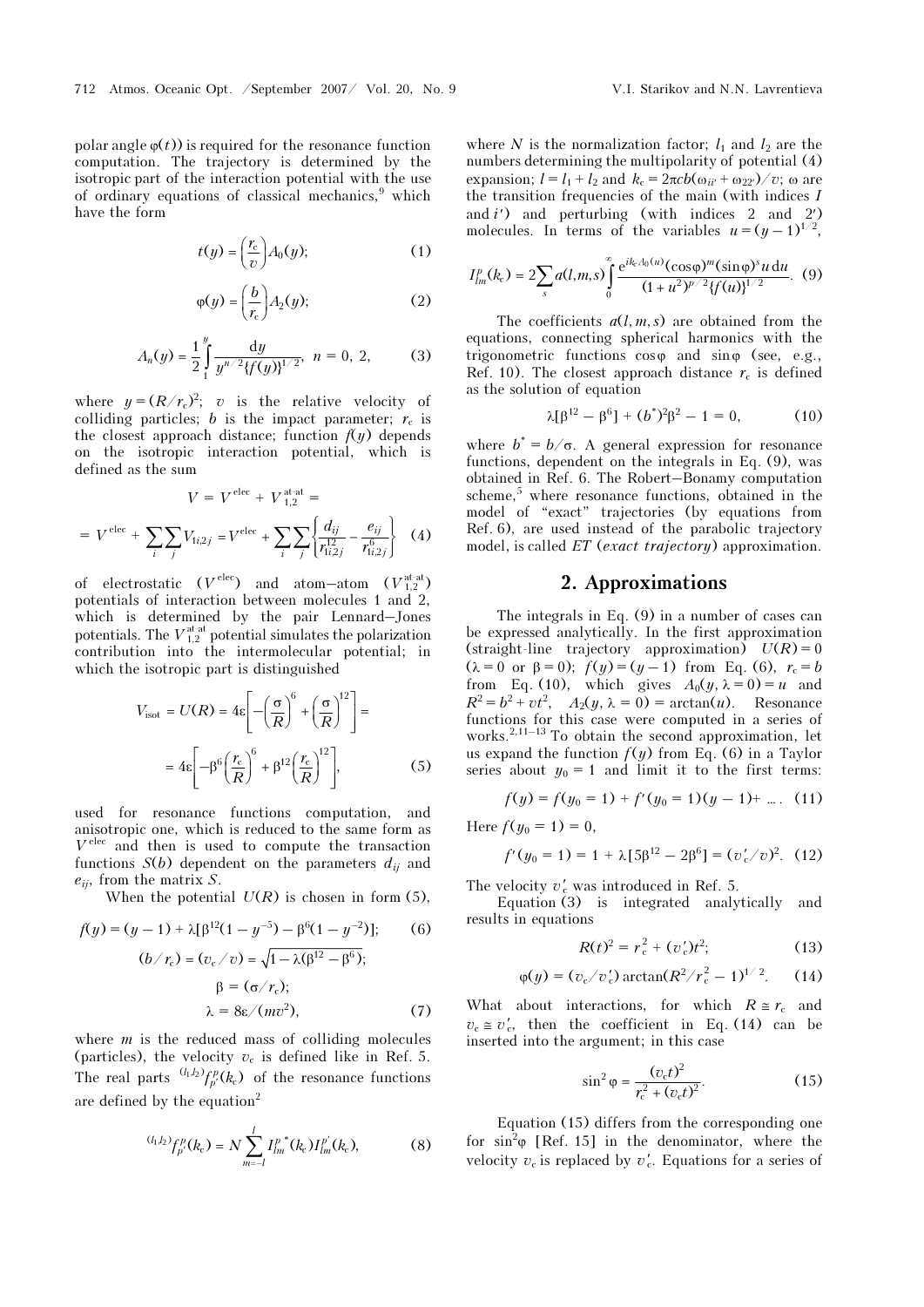resonance functions in the Robert–Bonamy formalism (in the parabolic trajectories approximation) are given in Ref. 5.

### 3. Computation scheme

At the first stage, the integrals  $A_n(y, \lambda, \beta)$  from Eq. (3) for different y,  $\lambda$ , and β are computed at the step  $\Delta y = 0.2$  for  $1 \le y \le 5$  and at the step  $\Delta y = 0.5$  for  $5 < y \le 9$  at the points  $\lambda = 0.5$ ; 1.0; 1.5; 2.0; 2.5; 3.0; 3.5 at β = 0.3; 0.5; 0.7; 0.8; 0.85; 0.9; 0.95; 1.0; 1.01; 1.02; 1.04; 1.08. At the second stage, the integrals  $A_n(y, \lambda, \beta)$  are approximated by the equations

$$
A_0(u,\lambda,\beta) = t(u)\frac{\partial \beta}{\sigma} = \frac{b_1(\lambda,\beta)u}{1 + b_2(\lambda,\beta)u},\tag{16}
$$

$$
A_2(u,\lambda,\beta) = c_1(\lambda,\beta)\arctan(u),\tag{17}
$$

where

$$
b_1(\lambda, \beta) = \frac{1 + b_{11}\lambda \beta^6 (\beta^6 - b_{12})}{1 + b_{13}\lambda \beta^6 (\beta^6 - b_{12})},
$$
  
\n
$$
b_2(\lambda, \beta) = \frac{b_{21}\lambda \beta^6 (\beta^6 - b_{22})}{1 + b_{23}\lambda \beta^6 (\beta^6 - b_{22})};
$$
  
\n
$$
c_1(\lambda, \beta) = \frac{1 + c_{11}\lambda \beta^6 (\beta^6 - c_{12})}{1 + c_{13}\lambda \beta^6 (\beta^6 - c_{12})}.
$$
 (18)

When approximating by Eqs. (17) and (18), the fact that  $A_0(y, \lambda = 0) = u$  and  $A_2(y, \lambda = 0) =$  $= \arctan(u)$  in the straight-line trajectory approximation is taken into account. Parameters from Eq. (18) are given in Table 1.

Table 1. Parameters from Eq. (18) determining the trajectory of interacting particles for the Lennard-Jones potential

|          |        | Parameter   Value   Parameter   Value   Parameter   Value |           |          |        |
|----------|--------|-----------------------------------------------------------|-----------|----------|--------|
| $b_{11}$ | 0.2867 | $b_{21}$                                                  | $-0.3374$ | $C_{11}$ | 0.3513 |
| $b_{12}$ | 0.5577 | b»                                                        | 0.5173    | $C_{12}$ | 0.5441 |
| $b_{13}$ | 1.7291 | $b_{23}$                                                  | 1.4561    | $C_{13}$ | 1.5409 |

Using Eqs.  $(16)$ – $(18)$  and parameters from Table 1, numerical values of the resonance functions

$$
(1,0)
$$
 $f_7^7$ ,  $(1,0)$  $f_9^9$ ,  $(1,0)$  $f_{13}^{13}$ ,  $(1,0)$  $f_{15}^{15}$  and  $(2,0)$  $f_8^8$ ,  
 $(2,0)$  $f_{10}^{10}$ ,  $(2,0)$  $f_{14}^{14}$  and  $(2,0)$  $f_{16}^{16}$ 

are obtained from interaction potential (5) for each pair of λ and β and the argument  $k_c$  from 0 to 7.5. These resonance functions appear in the transaction functions  $S(b)$  for the "molecule-neutral gas atom" systems  $(l_2 = 0)$ , when the expansion of atom-atom potential (4) is limited to the terms with  $l_1 = 1, 2$ . Model interaction potentials are often considered in the literature as well. Thus, the system HCl–Ar is considered in Ref. 5 to test the suggested method; the interaction potential was chosen in the form

$$
V(R, \theta) = V_0(R) + V_1(R, \theta) + V_2(R, \theta) =
$$
  
= 4\epsilon\{(\sigma/R)^{12} - (\sigma/R)^6\} + {R\_1(\sigma/R)^{12} - A\_1(\sigma/R)^7} \times  
× P\_1(\cos\theta) + {R\_2(\sigma/R)^{12} - A\_2(\sigma/R)^6}P\_2(\cos\theta), (19)

where  $P_1(\cos\theta)$  and  $P_2(\cos\theta)$  are the Legendre polinomials  $(\theta = \pi/2 - \varphi)$ . For this potential, the addition resonance functions  $(1,0)$   $\int_{1}^{12}$ ,  $(1,0)$   $\int_{12}^{12}$ ,  $(2,0)$   $\int_{6}^{6}$ ,  $\frac{(2,0)}{12}$  and  $\frac{(2,0)}{6}$  should be known. The functions  $\frac{(1,0)}{12}$  and  $\frac{(2,0)}{6}$  were also computed in Ref. 5. Computations show that the functions  $\frac{(l_1, l_2)}{p} f_p^p$  with  $p \neq p'$  can be defined by the equation

$$
^{(l_1,l_2)}f_{p'}^p = \left( ^{(l_1,l_2)}f_{p}^p \cdot ^{(l_1,l_2)}f_{p'}^p \right)^{1/2}.\tag{20}
$$

# 4. Approximation of the real parts of resonance functions

To use resonance functions in computations of coefficients of line broadening and shift, it is necessary to know their explicit dependence on  $\lambda$  and β, because γ and δ computation schemes in general case include integrating over b (or  $r_c$ ) and the velocity  $v$ , but, according to Eqs. (7) and (10),  $\lambda = \lambda(b, v), \beta = \beta(b, v)$ . In this work (like in Refs. 1, 7, and 8) the resonance functions  $f(x, \lambda, \beta)$  (all indices are omitted,  $x = k_c$  are approximated by the functions

$$
f^{(m)}(x, \lambda, \beta) = a_1(\lambda, \beta)(\tanh[z(\lambda, \beta)] - 1);
$$
  
z(\lambda, \beta) = \alpha(\lambda, \beta)[x - x\_e(\lambda, \beta)], (21)

where

$$
a_1(\lambda, \beta) = a_{10} + a_{11}\{\tanh[a_{1\beta}(\beta - \beta_{1e})] +
$$
  
+ 
$$
(\tanh[a_{1\beta}(\beta - \beta_{1e})])^2\};
$$
  

$$
\alpha(\lambda, \beta) = \alpha_0 + \alpha_{\lambda\beta\beta} \lambda \beta^2;
$$
  

$$
x_e(\lambda, \beta) = x_{e0} + x_{e\lambda\beta\beta} \lambda \beta^2.
$$
 (22)

The parameters  $a_{10}$ ,  $a_{11}$ ,  $a_{1\beta}$ ,  $\alpha_0$ , ...,  $x_{e\lambda\beta\beta}$  in Eq. (22) were determined from fitting of the  $f_{l_1l_2}^{(m)}(x,\lambda,\beta)$  to the values of exact functions  $^{(l_1, l_2)} f_{p'}^p(x, \lambda, \beta)$  for different x,

λ, and β. Functions (21) can be considered as the model representations for resonance functions, obtained in the model of exact trajectories (MET resonance functions). Parameters for these functions are given in Tables 2 and 3.

Figure 1 shows the comparison of the resonance function  $g_1(x) = {^{(2,0)}} f_6^6(x)$ , obtained in different approximations.

For exact comparison, the expression for  $q_1(x)$ from the PT model<sup>5</sup> is multiplied by  $(v'_c/v)^2$ , which enters into the transaction functions  $S(b)$  as a multiplier, in contrast to the multiplier  $(1/v)^2$  for the MET function  $S(b)$ . The behavior of  $g_1(x)$ evidently differs in different approximations, especially at  $\beta \ge 1$ . This is true for all functions considered in this work.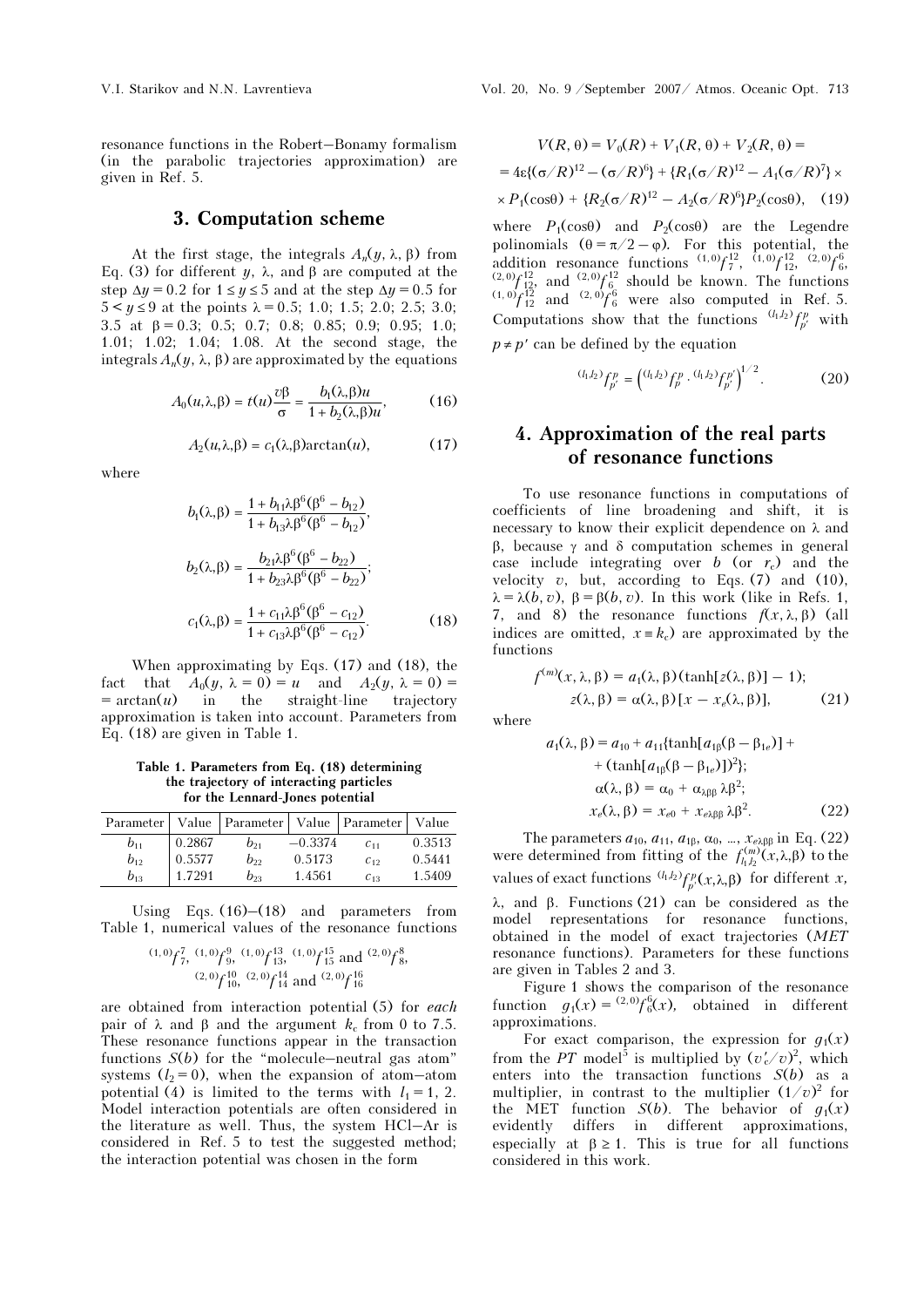| Parameter                      | $(1,0) f_7^7$        | $(1,0)$ $f_9^9$       | $(1,0)$ $f_{12}^{12}$ | $(1,0)$ $\mathcal{L}^{13}$<br>13 | $(1,0)$ $\leftarrow$ $15$<br>T 15 |
|--------------------------------|----------------------|-----------------------|-----------------------|----------------------------------|-----------------------------------|
|                                |                      |                       | $\beta \leq 1.0$      |                                  |                                   |
| $a_{10}$                       | $-0.6593 \pm 0.0072$ | $-0.6839 \pm 0.01368$ | $-0.775 + 0.013$      | $-0.7472 + 0.0168$               | $-0.7714 + 0.0187$                |
| $a_{11}$                       | $0.2965 \pm 0.0060$  | $0.3371 + 0.01558$    | $0.360 \pm 0.005$     | $0.3726 + 0.0162$                | $0.3854 + 0.0164$                 |
| $a_{1\beta}$                   | $8.3947 \pm 0.2986$  | $6.911 + 0.632$       | $9.054 + 0.250$       | $7.178 + 0.667$                  | $7.277 + 0.681$                   |
| $\beta_{1e}$                   | $0.8159 \pm 0.1685$  | $0.805 \pm 0.003$     | $0.810 + 0.017$       | $0.800 + 0.0041$                 | $0.800 \pm 0.004$                 |
| $\alpha_0$                     | $0.3957 \pm 0.01714$ | $0.3263 \pm 0.0218$   | $0.274 + 0.007$       | $0.2392 + 0.0171$                | $0.2132 \pm 0.0157$               |
| α <sub>λββ</sub>               | $0.2773 \pm 0.0233$  | $0.3099 + 0.0369$     | $0.131 + 0.013$       | $0.2642 + 0.0308$                | $0.2464 + 0.0286$                 |
| $\mathcal{X}_{e}$              | $1.6878 + 0.0407$    | $1.886 + 0.0736$      | $1.572 \pm 0.0332$    | $1.946 + 0.101$                  | $1.957 + 0.112$                   |
| $\chi_{\rho\lambda\beta\beta}$ | $0.35463 + 0.0244$   | $0.2469 + 0.0364$     | $0.720 + 0.0353$      | $0.3740 + 0.0470$                | $0.4392 + 0.0515$                 |
|                                |                      |                       | $\beta > 1.0$         |                                  |                                   |
| $a_{10}$                       | $-0.5781 \pm 0.0123$ | $-0.5166 \pm 0.0133$  | $-0.5093 + 0.0410$    | $-0.4708 + 0.0128$               | $-0.4550 + 0.0125$                |
| $\alpha_0$                     | $0.2460 \pm 0.0062$  | $0.1933 \pm 0.0063$   | $0.1647 \pm 0.0069$   | $0.15193 + 0.00531$              | $0.13331 \pm 0.0049$              |
| $\alpha_{\lambda\beta\beta}$   | $-0.03106 + 0.0013$  | $-0.02680 + 0.0013$   | $-0.02258 + 0.003$    | $-0.02149 + 0.0010$              | $-0.01897 + 0.0009$               |
| $\mathcal{X}_e$                | 0.0                  | 0.0                   | 0.0                   | 0.0                              | 0.0                               |
| $x_{e\lambda\beta\beta}$       | $-1.8498 \pm 0.140$  | $-2.9427 \pm 0.1659$  | $-3.3316 \pm 0.93$    | $-3.9942 \pm 0.2648$             | $-4.6549 \pm 0.3182$              |
|                                |                      |                       |                       |                                  |                                   |

Table 2. Parameters of the model  $(1,0)$   $f_p^p$  functions

Table 3. Parameters of the model  $^{(2,0)}f_p^p$  functions

| Parameter                    | $(2,0)$ $f_6^6$    | $^{(2,0)}$ $f_8^8$                       | $(2,0)$ $f_{10}^{10}$                                                                                            | $(2,0)$ $f_{12}^{12}$ | $(2,0)$ $f_{14}^{14}$                  | $(2,0)$ $\mathcal{L}^{16}$<br>$^{\prime}$ 16 |  |  |  |
|------------------------------|--------------------|------------------------------------------|------------------------------------------------------------------------------------------------------------------|-----------------------|----------------------------------------|----------------------------------------------|--|--|--|
|                              |                    | $\beta \leq 1.0$                         |                                                                                                                  |                       |                                        |                                              |  |  |  |
| $a_{10}$                     | $-0.5539 + 0.0032$ | $-0.5723 \pm 0.007$                      | $-0.5986 \pm 0.0083$                                                                                             | $-0.586 + 0.002$      | $-0.6491 + 0.0107$                     | $-0.6716 + 0.0118$                           |  |  |  |
| $a_{11}$                     | $0.2527 + 0.0064$  | $0.2521 + 0.0100$                        | $0.2724 + 0.0102$                                                                                                | $0.292 \pm 0.006$     | $0.3053 + 0.0103$                      | $0.3187 + 0.0110$                            |  |  |  |
| $a_{1\beta}$                 | $6.9429 + 0.2582$  | $6.806 + 0.515$                          | $6.942 + 0.511$                                                                                                  | $6.921 + 0.246$       | $7.164 + 0.511$                        | $7.256 + 0.513$                              |  |  |  |
| $\beta_{1e}$                 | $0.8221 + 0.1658$  | $0.797 + 0.003$                          | $0.7956 + 0.003$                                                                                                 | $0.822 + 0.001$       | $0.794 + 0.003$                        | $0.7930 + 0.003$                             |  |  |  |
| $\alpha_0$                   | $0.4023 + 0.00853$ | $0.3925 + 0.025$                         | $0.3254 + 0.0204$                                                                                                | $0.318 + 0.006$       | $0.2454 + 0.0155$                      | $0.2188 + 0.014$                             |  |  |  |
| $\alpha_{\lambda\beta\beta}$ | $0.1928 + 0.0145$  | $0.3016 + 0.042$                         | $0.2625 + 0.0353$                                                                                                | $0.170 + 0.011$       | $0.2207 + 0.027$                       | $0.2082 + 0.025$                             |  |  |  |
| $x_e$                        | $2.8459 + 0.0275$  | $2.9533 + 0.0651$                        | $2.9759 + 0.0765$                                                                                                | $2.860 + 0.035$       | $2.9844 + 0.0979$                      | $2.9825 \pm 0.1081$                          |  |  |  |
| $x_{e\lambda\beta\beta}$     | $0.4416 + 0.0201$  | $0.25456 + 0.0368$                       | $0.30078 + 0.0423$                                                                                               | $0.531 \pm 0.023$     | $0.3891 + 0.051$                       | $0.4325 + 0.0550$                            |  |  |  |
|                              |                    |                                          |                                                                                                                  | $\beta > 1.0$         |                                        |                                              |  |  |  |
| $a_{10}$                     |                    | $-0.6797 \pm 0.0151 -0.5979 \pm 0.0131$  | $-0.5492 + 0.0129$                                                                                               | $-0.5248 + 0.0109$    |                                        | $-0.4926 \pm 0.0124 - 0.47450 \pm 0.0122$    |  |  |  |
| $\alpha_0$                   | $0.2400 + 0.0074$  | $0.1938 + 0.0054$                        | $0.1651 + 0.0050$                                                                                                | $0.1405 + 0.0039$     | $0.1321 + 0.0045$                      | $0.1220 + 0.0044$                            |  |  |  |
| $\alpha_{\lambda\beta\beta}$ |                    |                                          | $-0.0293 + 0.0032 - 0.0255 + 0.0012 - 0.02254 + 0.0010 - 0.01999 + 0.0008 - 0.01848 + 0.0010 - 0.01711 + 0.0008$ |                       |                                        |                                              |  |  |  |
| $x_e$                        |                    |                                          |                                                                                                                  |                       |                                        |                                              |  |  |  |
| $x_{e\lambda\beta\beta}$     |                    | $-1.7284 \pm 0.1506 - 2.5585 \pm 0.1306$ | $-3.2862 + 0.1797$                                                                                               |                       | $4.2271 \pm 0.2136 -4.4295 \pm 0.2851$ | $-4.8757 + 0.3428$                           |  |  |  |



Fig. 1. Resonance function  $g_1(x) = {}^{(2,0)}f_6(x)$ , obtained for two sets of intermolecular potential parameters  $(\lambda = 2.0; \beta = 0.75)$ <br>(a) and  $(\lambda = 2.0; \beta = 1.0)$  (b) in the straight-line (the function is independent of potenti (a) and ( $\lambda = 2.0$ ;  $\beta = 1.0$ ) (b) in the straight-line (the function is independent of potential parameters) (1) and parabolic (2) traigetory approximations: 3 corresponds to model function (21) with the parameters from trajectory approximations; 3 corresponds to model function (21) with the parameters from Table 3.

# 5. Imaginary parts

$$
I^{(l_1, l_2)} f(x, \lambda, \beta) = \frac{1}{\pi} P.P. \int_{-\infty}^{\infty} dx' \frac{(l_1, l_2) f^{(m)}(x', \lambda, \beta)}{x - x'},
$$
 (23)

Imaginary parts  $I^{(l_1 l_2)} f_p^p(x, \lambda, \beta)$  of the resonance functions were computed by the equation

where *P.P.* means the principal part of the integral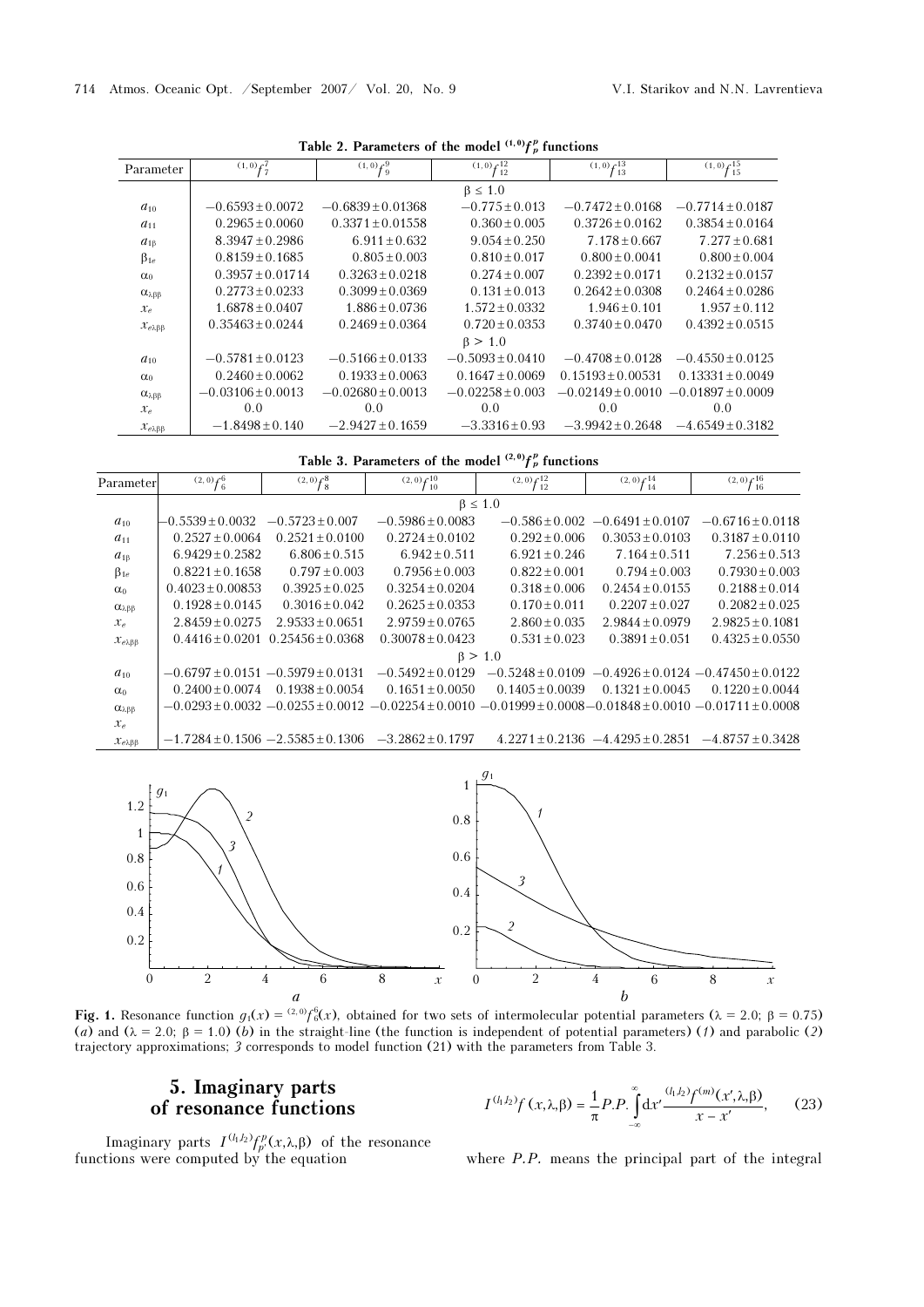$$
If(x) = \frac{1}{\pi} \left\{ \int_{-A}^{0} \frac{f(-y)}{x - y} dy + \int_{0}^{x - \delta} \frac{f(y)}{x - y} dy + \int_{x + \delta}^{A} \frac{f(y)}{x - y} dy \right\}
$$
(24)

at  $A = 400$  and  $\delta = 10^{-12}$ , while for real parts of resonance functions their model approximations (21) and (22) were used with parameters from Tables 2 and 3.

To approximate the values of functions  $If(x, \lambda, \beta)$ (with an arbitrary set of indices), obtained by Eq. (23), the model

$$
If^{(m)}(x,\lambda,\beta) = \sinh[\alpha_0(\lambda,\beta)x] \times \left\{ \frac{a_1(\lambda,\beta)}{\cosh[\alpha_1(\lambda,\beta)(x - x_e(\lambda,\beta))]} + \right\}
$$

$$
+\frac{a_2(\lambda,\beta)}{\cosh[\alpha_2(\lambda,\beta)(x-x_e(\lambda,\beta))]} \bigg\},
$$
 (25)

was chosen, where  $a_n(\lambda, \beta)$ ,  $\alpha_n(\lambda, \beta)$ , and  $x_e(\lambda, \beta)$  are defined by Eq. (22), i.e.,

$$
a_n(\lambda, \beta) = a_{n0} + a_{n1}\{\tanh[a_{n\beta}(\beta - \beta_{ne})] +
$$
  
+  $(\tanh[a_{n\beta}(\beta - \beta_{ne})])^2\}$ ,  $n = 0, 1$ ,  
 $\alpha_n(\lambda, \beta) = \alpha_{n0} + \alpha_{n\lambda \beta \beta} \lambda \beta^2$ ,  $n = 0, 1, 2$ ,  
 $x_e(\lambda, \beta) = x_{e0} + x_{e\lambda \beta \beta} \lambda \beta^2$ . (26)

The parameters, obtained through the fitting of Eqs. (25) and (26) to the values of resonance functions, computed by Eq. (23) in the model of real trajectories, are given in Tables 4 and 5.

| Parameter                          | $I^{(1,0)}f_7^7$     | $I^{(1,0)}$ f <sup>9</sup> | $I^{(1,0)}f_{12}^{12}$ | $I^{(1,0)}$ f <sup>13</sup> | $I^{(1,0)}$ f <sup>15</sup> |
|------------------------------------|----------------------|----------------------------|------------------------|-----------------------------|-----------------------------|
|                                    |                      |                            | $\beta \leq 1.0$       |                             |                             |
| $a_{10}$                           | $0.8686 \pm 0.0361$  | $0.9589 \pm 0.0762$        | $1.4151 \pm 0.0819$    | $1.3273 \pm 0.0663$         | $1.4305 \pm 0.0685$         |
| $a_{11}$                           | $3.0165 \pm 0.1247$  | $3.2679 \pm 0.1605$        | $5.0427 \pm 0.287$     | $4.6717 \pm 0.2290$         | $5.0632 \pm 0.2379$         |
| $\beta_{1e}$                       | $1.051 \pm 0.002$    | $1.060 \pm 0.002$          | $1.069 \pm 0.002$      | $1.0633 \pm 0.0026$         | $1.064 \pm 0.0025$          |
| $a_{1\beta}$                       | $8.937 \pm 0.178$    | $7.664 \pm 0.169$          | $6.952 \pm 0.1370$     | $7.257 \pm 0.1490$          | $7.208 \pm 0.1441$          |
| $a_{20}$                           | $0.0219 \pm 0.0015$  | $0.01721 + 0.0020$         | $0.03032 + 0.0027$     | $0.0177 \pm 0.0026$         | $0.01769 + 0.0027$          |
| $\alpha_0$                         | $0.6046 \pm 0.0194$  | $0.6261 + 0.0216$          | $0.3936 + 0.0163$      | $0.5122 \pm 0.0158$         | $0.48417 \pm 0.0139$        |
| α <sub>0λββ</sub>                  | $-0.0509 \pm 0.0022$ | $-0.06527 + 0.0026$        | $-0.04106 + 0.0021$    | $-0.0723 \pm 0.0022$        | $-0.0723 \pm 0.0020$        |
| $\mathcal{X}_e$                    | $0.1392 + 0.0403$    | $-0.1558 + 0.0605$         | $-0.8004 + 0.1009$     | $-0.9093 + 0.0906$          | $-1.16800 + 0.0967$         |
| $\mathcal{X}_{e\lambda\beta\beta}$ | $0.5053 \pm 0.0775$  | $0.6212 \pm 0.0246$        | $0.9696 + 0.0375$      | $0.9828 + 0.0330$           | $1.1138 \pm 0.0345$         |
| $\alpha_{10}$                      | $0.7930 \pm 0.0674$  | $0.7615 \pm 0.0194$        | $0.5297 \pm 0.0129$    | $0.6046 \pm 0.0138$         | $0.5640 \pm 0.0121$         |
| $\alpha_2 = \alpha_0$              |                      |                            |                        |                             |                             |
|                                    |                      |                            | $\beta > 1$            |                             |                             |
| $a_{10}$                           | $0.3432 \pm 0.0066$  | $0.2975 \pm 0.0068$        | $0.2949 \pm 0.0065$    | $0.2855 \pm 0.0082$         | $0.2622 \pm 0.0064$         |
| $\alpha_0$                         | $0.6021 \pm 0.0162$  | $0.4766 \pm 0.0148$        | $0.4007 \pm 0.0119$    | $0.3801 \pm 0.0146$         | $0.3114 \pm 0.010$          |
| α <sub>0λββ</sub>                  | $0.02428 \pm 0.0015$ | $0.02284 \pm 0.0017$       | $0.01904 \pm 0.0015$   | $0.0229 \pm 0.0199$         | $0.01787 \pm 0.0016$        |
| $x_{e\lambda\beta\beta}$           | $-0.6721 \pm 0.0212$ | $-1.0418 \pm 0.0369$       | $-1.2133 \pm 0.0420$   | $-1.5143 \pm 0.0645$        | $-1.8000 \pm 0.0662$        |
| $\alpha_{10}$                      | $0.7241 \pm 0.0138$  | $0.5735 \pm 0.0125$        | $0.4808 \pm 0.0099$    | $0.4601 \pm 0.0121$         | $0.3767 \pm 0.0083$         |

Table 4. Parameters of the model  $I^{(1,0)}f_p^p$  functions

Table 5. Parameters of the model  $I^{(2,0)}f_p^p$  functions

| Parameter                | $I^{(2, 0)}$ f <sub>6</sub>                                              | $I^{(2, 0)}$ f <sup>8</sup> | $I^{(2, 0)}$ f <sup>10</sup> | $I^{(2, 0)}$ f <sup>12</sup>          | $I^{(2, 0)}$ f <sup>14</sup>                            | $I^{(2, 0)}f_{16}^{16}$                 |  |  |
|--------------------------|--------------------------------------------------------------------------|-----------------------------|------------------------------|---------------------------------------|---------------------------------------------------------|-----------------------------------------|--|--|
|                          | $\beta \leq 1.0$                                                         |                             |                              |                                       |                                                         |                                         |  |  |
| $a_{10}$                 | $0.680 + 0.031$                                                          | $0.6961 + 0.0295$           | $0.6835 + 0.0292$            | $0.720 + 0.027$                       | $0.7227 + 0.0272$                                       | $0.7675 + 0.0295$                       |  |  |
| $a_{11}$                 | $1.9647 + 0.0186$                                                        | $2.2212 + 0.0948$           | $0.2251 + 0.0962$            | $2.4028 + 0.0206$                     | $2.4420 + 0.0910$                                       | $2.6497 \pm 0.1004$                     |  |  |
| $\beta_{1e}$             | $1.074 + 0.001$                                                          | $1.062 \pm 0.028$           | $1.063 \pm 0.0030$           | $1.078 + 0.0013$                      | $1.061 + 0.002$                                         | $1.064 + 0.0025$                        |  |  |
| $a_{1\beta}$             | $7.50 \pm 0.162$                                                         | $7.353 + 0.166$             | $7.248 \pm 0.171$            | $7.200 \pm 0.144$                     | $7.185 + 0.144$                                         | $7.041 + 0.139$                         |  |  |
| $a_{20}$                 | $0.0326 + 0.0011$                                                        | $0.0220 + 0.0016$           |                              | $0.01788 + 0.0018$ $0.02492 + 0.0017$ | $0.01294 \pm 0.0019$                                    | $0.0115 + 0.0021$                       |  |  |
| $\alpha_0$               | $0.4378 + 0.0022$                                                        | $0.4497 + 0.0171$           | $0.4776 + 0.0177$            | $0.4317 \pm 0.0032$                   | $0.4748 + 0.0144$                                       | $0.4624 + 0.0137$                       |  |  |
| α <sub>0λββ</sub>        | $-0.0216 + 0.0017 - 0.0262 + 0.0022 - 0.0345 + 0.0022 - 0.0314 + 0.0021$ |                             |                              |                                       | $-0.0432 + 0.0020$                                      |                                         |  |  |
|                          |                                                                          |                             |                              |                                       |                                                         | $0.0450 \pm 0.0019$                     |  |  |
| $\mathcal{X}_e$          | $1.328 \pm 0.016$                                                        | $1.1936 + 0.0261$           | $0.9001 \pm 0.0354$          | $0.6680 \pm 0.0273$                   | $0.4813 + 0.0478$                                       | $0.2578 + 0.0578$                       |  |  |
| $x_{e\lambda\beta\beta}$ | $0.4401 \pm 0.0146$                                                      | $0.4324 + 0.0180$           | $0.5512 + 0.0232$            | $0.7751 + 0.0235$                     | $0.7704 + 0.0275$                                       | $0.8752 + 0.0310$                       |  |  |
| $\alpha_{10}$            | $0.7016 + 0.0028$                                                        | $0.6541 \pm 0.0132$         | $0.6336 + 0.0145$            | $0.5721 + 0.0023$                     | $0.5767 + 0.0125$                                       | $0.5482 + 0.0121$                       |  |  |
| $\alpha_2 = \alpha_0$    |                                                                          |                             |                              |                                       |                                                         |                                         |  |  |
|                          |                                                                          |                             | $\beta > 1$                  |                                       |                                                         |                                         |  |  |
| $a_{10}$                 | $0.3834 \pm 0.0068$                                                      | $0.3515 \pm 0.0071$         | $0.3212 \pm 0.0070$          | $0.2321 + 0.0029$                     |                                                         | $0.2880 \pm 0.00670.2759 \pm 0.00667$   |  |  |
| $\alpha_0$               | $0.5149 + 0.0123$                                                        | $0.4749 \pm 0.1313$         | $0.3998 \pm 0.0117$          | $0.3391 \pm 0.0068$                   |                                                         | $0.3067 \pm 0.0096$ $0.2771 \pm 0.0090$ |  |  |
| α <sub>0λββ</sub>        | $0.02481 \pm 0.0011$                                                     | $0.0207 \pm 0.0014$         | $0.0193 \pm 0.0015$          | $0.0252 \pm 0.0009$                   |                                                         | $0.0176 \pm 0.00150.01698 \pm 0.0015$   |  |  |
| $x_{e\lambda\beta\beta}$ | $-0.5985 \pm 0.0184 - 0.9191 \pm 0.0298$                                 |                             | $-1.1973 + 0.0406$           |                                       | $-1.50 \pm 0.26 - 1.7504 \pm 0.0623 - 2.007 \pm 0.0731$ |                                         |  |  |
| $\alpha_{10}$            | $0.6307 + 0.0102$                                                        | $0.5707 + 0.0110$           | $0.4817 \pm 0.0097$          | $0.3947 + 0.0065$                     | $0.3714 + 0.0078$                                       | $0.3355 + 0.0073$                       |  |  |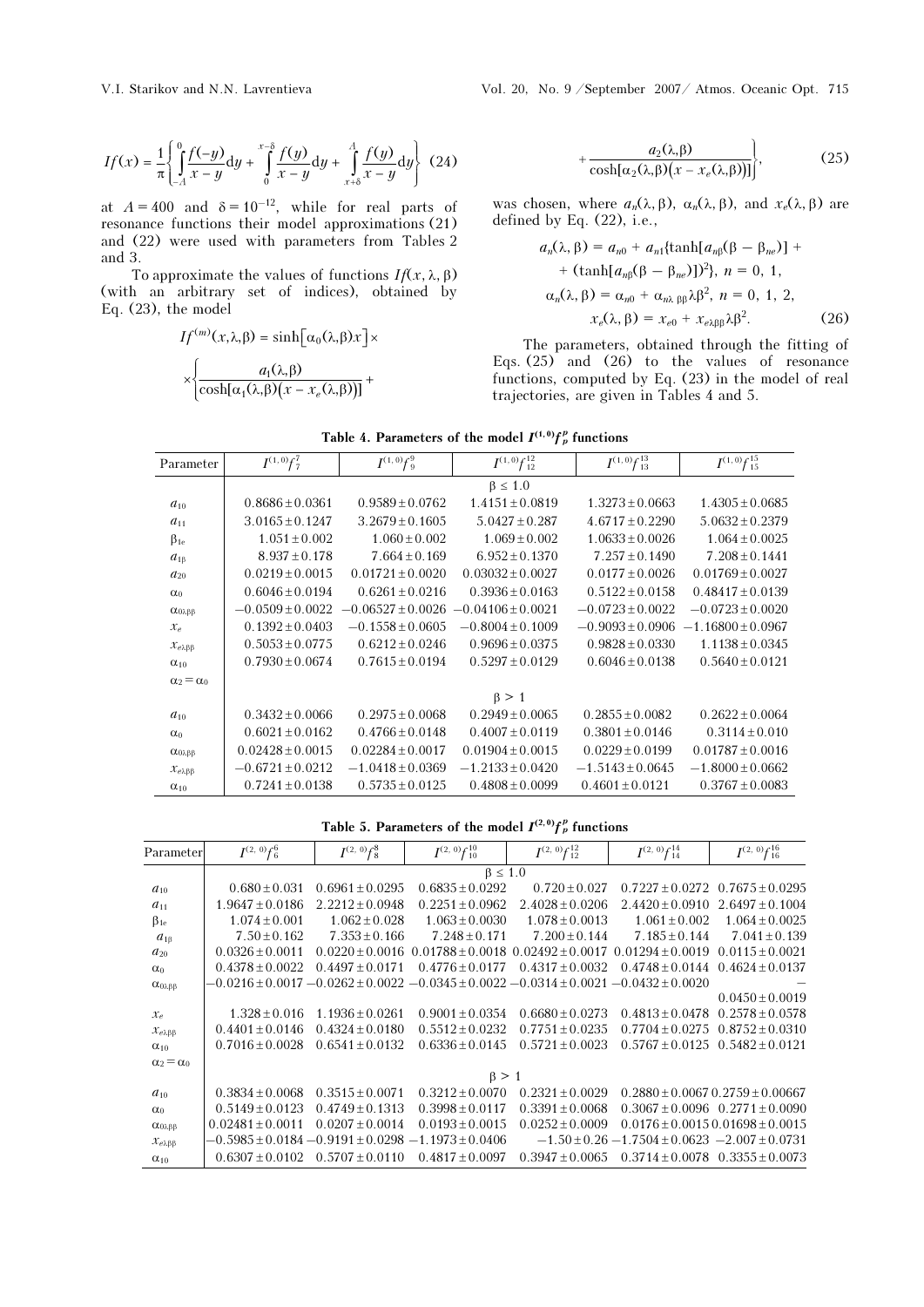Note that, if necessary, an asymptotic representation for the resonance functions  $If(x)$  should be used for large  $x$ , which can have an analytical form when using Eq. (21) for real parts of these functions. Really, according to Ref. 13,

$$
If(x) \approx \frac{1}{x} \frac{2}{\pi} \int_{0}^{\infty} dx' f(x')
$$
 (27)

at large  $x$ . Substituting closed-form Eq. (21), obtain the asymptotic representation

$$
If^{(m)}(x) \approx \frac{2}{(\pi x)} \left\{ -\frac{a_1}{\alpha} \ln \left[ 1 + e^{2\alpha x_e} \right] \right\}.
$$
 (28)

For  $x > 9$ , Equation (28) gives almost the same value for  $If^{(m)}(x)$  as integral (24). The resonance functions  $I^{(1, 0)}f_7^7(x)$  and  $I^{(2, 0)}f_6^6(x)$  (2) are shown in Fig. 2.



**Fig. 2.** Resonance functions  $I^{(1,0)}f_7^7(x)$  (1) and  $I^{(2,0)}f_6^6(x)$  (2), obtained in the ET approximation for two sets of intermolecular potential parameters ( $λ = 2.0$ ;  $β = 0.75$ ) (*a*) and  $(\lambda = 2.0; \beta = 1.0)$  (*b*).

## 6. Calculation of broadening coefficients

Obtained model representations (21) and (25) for resonance functions were tested in calculations of Ar-pressure broadening coefficients of rotational lines of HCl and OH molecules. In such calculations, the first-order transaction functions  $S_1(b)$ , determined by the difference between intermolecular potential in different vibrational states, can be neglected. All the calculations were carried following the Robert– Bonamy scheme,<sup>5</sup> with integration over  $r_c$  when determining γ and δ. The integration over  $β = σ/r_c$ ,  $\beta_0 \leq \beta \leq \infty$  ( $\beta_0 = \sigma/r_{c0}$ ,  $r_{c0}$  is given in Ref. 5) is more convenient. In addition, the mean thermal velocity  $v$ is used in calculations.

The system HCl–Ar is thoroughly studied both experimentally and theoretically.<sup>3,5,14</sup> The scattering cross section for the line half-width (differing from the half-width  $\gamma$  in the multiplier<sup>2</sup>) of the rotational molecule spectrum was calculated<sup>5</sup> with the use of the PT model and model potential (19) with parameters

$$
\varepsilon/k_B = 202 \text{ K}, \sigma = 3.37 \text{ A};
$$

$$
R_1 = 0.37; R_2 = 0.65; A_1 = 0.33; A_2 = 0.14.
$$

All functions, required for the transaction function  $S(b)$ , are given in Ref. 5, including the resonance functions  $(\overline{1}, 0) f_7^7$ ,  $(1,0) f_7^{12}$ ,  $(1,0) f_{12}^{12}$  and  $(\overline{2},0) f_6^6$ ,  $^{(2,0)}$  $f_6^{12}$  and  $^{(2,0)}$  $f_{12}^{12}$ . We used the same functions for  $S(b)$  except for the above-obtained functions (21) and (25) instead of resonance ones in the PT model  $\binom{(1,0)}{7}$  and  $\binom{(2,0)}{6}$  were determined from Eq. (20)).

 The computational results are given in Table 6 in comparison with the results of similar computations, carried out by other authors.<sup>5</sup> A good agreement of our calculations with those from Refs. 3 and 14 is evident: there is a small undervaluation of the calculated cross sections for the rotational quantum number  $J = 5$  as compared to the NG method at an energy of 398 K. In comparison with the parabolic trajectories, our results are regularly lower.

Table 6. Scattering cross section  $(\mathring{A}^2)$ for the HCl rotational transitions in the system HCl–Ar for different reduced energy  $E^* = mv^2/k_B$ 

|          | $E^* = 398$ K |            |        | $E^* = 808$ K |              |        |
|----------|---------------|------------|--------|---------------|--------------|--------|
|          | MET           | $NG^{3,5}$ | $PT^5$ | MET           | $SGC^{3,14}$ | $PT^5$ |
| $\theta$ | 80.0          | 79.9       | 80.3   | 66.1          |              |        |
|          | 62.8          | 57.4       | 68.2   | 54.0          | 57.2         | 58.7   |
| 2        | 45.4          | 45.2       | 55.1   | 41.7          | 43.1         | 47.4   |
| 3        | 34.3          | 37.4       | 4.5.1  | 35.2          | 36.5         | 40.2   |
| 4        | 26.1          | 30.6       | 36.6   | 31.4          | 31.2         | 34.8   |
| 5        | 20.1          | 23.7       | 29.4   | 27 7          | 26.9         | 30.2   |

The coefficients  $\gamma$  for the rotational band, computed with model potential (19), are shown in Fig. 3.

The experimental<sup>15</sup>  $\gamma$  for the absorption band  $1 \leftarrow 0$  are shown here for comparison. In Ref. 15, γ and  $\delta$  were computed by the NG-method for the bands  $1 \leftarrow 0$  and  $2 \leftarrow 0$  with the use of interaction potential, extended in comparison with Eqs. (4) and (19), being in good agreement with experimental results.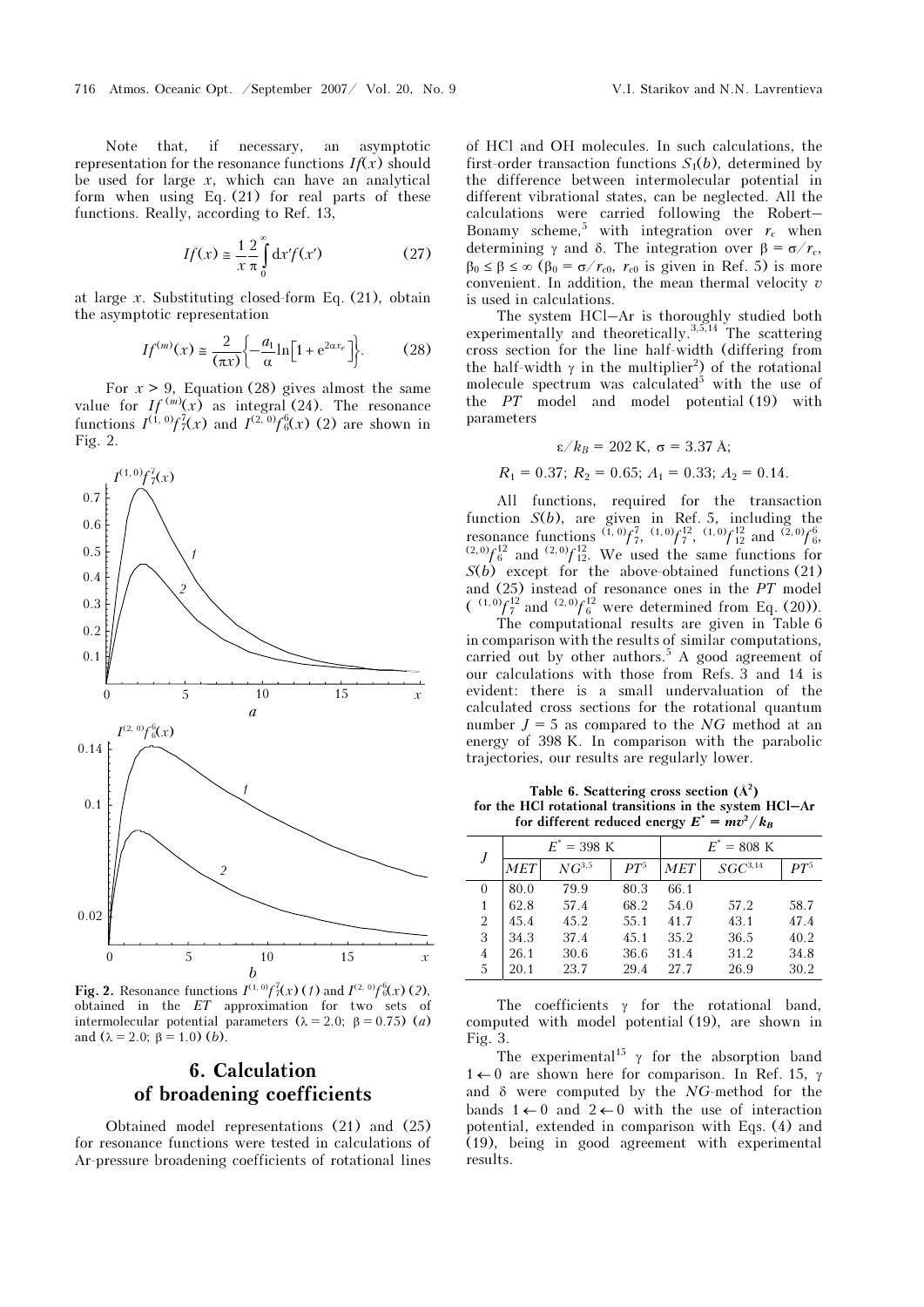

Fig. 3. Coefficient  $\gamma$  for the HCl rotational band in the system HCl–Ar computed with model potential (19). Experimental and  $NG$  method computed values of γ correspond to the  $1 \leftarrow 0$  band.

The vibrational dependence of the parameters was not taken into account in model potential (19), therefore, line shifts are undetectable. The contribution of the second-order transaction functions was assessed and turned out to be quite significant for small J (Fig. 4).



Fig. 4. Contribution of second-order transaction functions into the shift of HCl molecule rotational lines in the system HCl–Ar (with the use of model potential (19)).

The broadening coefficients  $\gamma$  for the system OH–Ar were theoretically computed earlier by the Robert–Bonamy<sup>14</sup> and  $ET^{17}$  methods. The parameters of atom–atom intermolecular interaction potential from Eq. (4) and other parameters of the molecule are given in Ref. 16 and 17. The OH radical has two branches  ${}^{2}\Pi_{1/2}$  and  ${}^{2}\Pi_{3/2}$  due to the presence of the unpaired electron.

In this work, γ were computed for the both branches with accounting for virtual intrabranch transitions; interbranch transitions were not taken into account, that, according to Ref. 16, undervalues the computed  $\gamma$  by about 8%. The computational results are given in Table 7.

Table 7. Experimental and computed OH line half-widths  $(10^{-3} \text{ cm}^{-1}/\text{atm})$  for rotational transitions in the OH–Ar system

|     |                    | $\mathrm{^{2}\Pi_{3}}$ / 2 | $^{2}$ $\Pi_{1/2}$ |            |                  |
|-----|--------------------|----------------------------|--------------------|------------|------------------|
|     | Exp. <sup>18</sup> | MET                        | ET <sup>17</sup>   | <b>MET</b> | ET <sup>17</sup> |
| 1/2 |                    |                            |                    | 44.6       | 50.3             |
| 3/2 | 49.9               | 48.8                       | 46.9               | 36.4       | 44.2             |
| 5/2 |                    | 40.8                       | 39.8               | 32.9       | 37.8             |
| 7/2 |                    | 35.4                       | 28.3               | 29.8       | 27.2             |

The obtained  $\gamma$  well correlate with computations in the ET model, however, our computation results are a little overvalued at  $J = 3.5$  for the branch  ${}^{2} \Pi_{3/2}$ . At the same time, note a good agreement between the computation for  $J = 1.5$  and the only experimental value.

# 7. Resonance function simulation for large values of index  $p$

Expansion of the atom–atom potential is poor convergent for a number of systems of interacting molecules, which results in the necessity to take into account items, including the resonance functions  $f_p^p$ with large  $p$ . The behavior of such resonance functions can be determined from the behavior of already computed ones. The behavior of the model resonance functions <sup>(2, 0)</sup> $f_p^p(x)$  with  $p = 6, 8, 10, 12, 14,$  and 16 is exemplified in Figs. 5 and 6 for  $\lambda = 2.0$  and different β.



 $β = 0.9.$ 

The p-dependence of the functions

$$
f^{(m)}(x, \lambda, \beta; p) = a'_1(\lambda, \beta; p)(\tanh[z'(\lambda, \beta; p)] - 1);
$$
  

$$
z'(\lambda, \beta; p) = \alpha'(\lambda, \beta; p)[x - x'_e(\lambda, \beta; p)] \qquad (29)
$$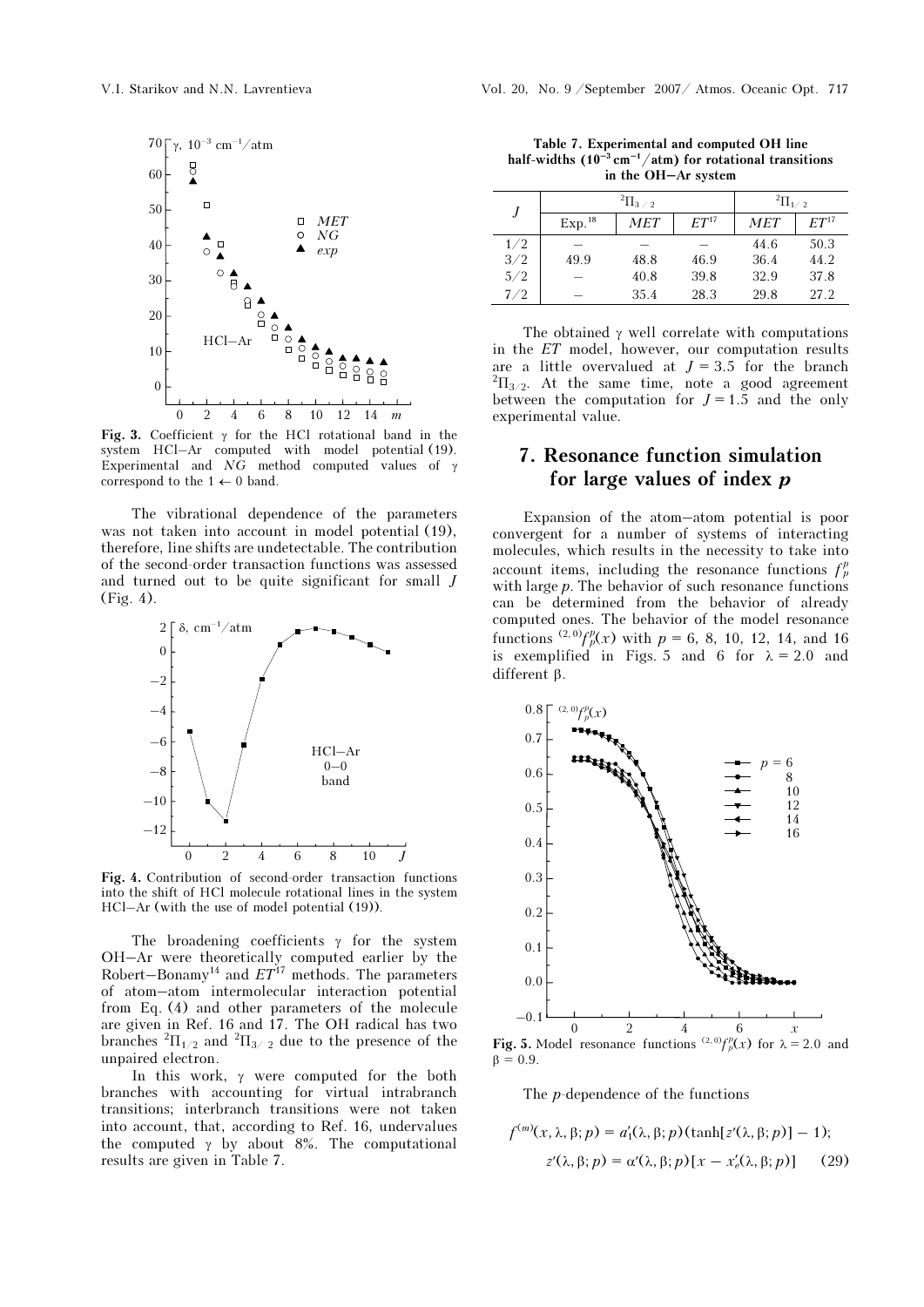| Parameters   | $\beta \le 1$ ( $y_{\alpha x} = 0,0$ )   |                                          |                     |                               |                           |  |  |
|--------------|------------------------------------------|------------------------------------------|---------------------|-------------------------------|---------------------------|--|--|
|              | $a_{10}'$                                | $a'_{11}$                                | $d'_{1\beta}$       | $\beta'_e$                    | $y_a$                     |  |  |
| $^{10}f_p^p$ | $-0.2858 \pm 0.0154$ 0.1369 $\pm 0.0075$ |                                          | $7.379 + 0.162$     | 0.8                           | $0.2927 + 0.0206$         |  |  |
| $20 f_p^p$   |                                          | $-0.5278 + 0.0305 \quad 0.2440 + 0.0144$ | $6.845 + 0.148$     | 0.8                           | $0.7804 + 0.0514$         |  |  |
|              | $\alpha_0'$                              | $\alpha'_{\lambda\beta\beta}$            | $y_{\alpha}$        | $x_e'$                        | $x'_{e\lambda\beta\beta}$ |  |  |
| $^{10}f_p^p$ | $0.8604 + 0.1393$                        | $0.6811 + 0.1159$                        | $0.1878 + 0.04468$  | $1.7443 + 0.0340$             | $0.4634 + 0.01787$        |  |  |
| $20 f_p^p$   | $0.4975 + 0.0261$                        | $0.3451 + 0.0238$                        | $0.0566 \pm 0.0078$ | $2.8806 + 0.0236$             | $0.42051 + 0.0144$        |  |  |
|              |                                          |                                          | $\beta > 1$         |                               |                           |  |  |
|              | $a_{10}'$                                | $y_a$                                    | $\alpha'_0$         | $\alpha'_{\lambda\beta\beta}$ | $y_{\alpha}$              |  |  |
| $^{10}f_p^p$ | $-0.6482 + 0.0093$ $0.0013 + 0.0001$     |                                          | $0.2105 + 0.0036$   | $-0.0286 + 0.0007$            | $0.0012 + 0.0001$         |  |  |
| $20 f_p^p$   | $-0.7169 + 0.0078$                       | $0.0011 \pm 0.0001$                      | $0.1928 + 0.0026$   | $-0.02522 + 0.0005$           | $0.00075 + 0.0001$        |  |  |
|              | $x_e'$                                   | $x'_{e\lambda\beta\beta}$                | $y_{\alpha x}$      |                               |                           |  |  |
| $^{10}f_p^p$ | 0.0                                      | $-6.2577 + 0.4254$ 1.7512 + 0.1162       |                     |                               |                           |  |  |
| $20 f_p^p$   | 0.0                                      | $-4.2901 + 0.2455$ 1.2264 + 0.0694       |                     |                               |                           |  |  |

Table 8. Parameters of model resonance functions (29)



**Fig. 6.** Model resonance functions <sup>(2, 0)</sup> $f_p^p(x)$  for  $\lambda = 2.0$  and  $β = 1.03$ .

can be defined by the p-dependence of parameters of these functions. In this work, this dependence for  $\beta \leq 1$  is chosen in the form

$$
a'_1(p) = a'_1 p / (1. + y_a p),
$$
  
\n
$$
\alpha'(p) = \alpha' / (1. + y_\alpha p);
$$
  
\n
$$
x'_e(p) = x'_e
$$
\n(30)

and for  $\beta > 1$ 

$$
a'_1(p) = a'_1/(1. + y_a p),
$$
  
\n
$$
\alpha'(p) = \alpha'/(1. + y_a p);
$$
  
\n
$$
x'_e(p) = x'_e p/(1. + y_x p).
$$
\n(31)

The parameters of model functions (29) were determined from the fitting of Eqs. (29)–(31) to

different p and the values of functions  $^{(l_1,l_2)}f_p^p(x,\lambda,\beta)$ for different x, λ, and β simultaneously (see Table 8).

# Conclusion

The principal results of this work are given in Tables  $1-5$ , which, along with Eqs.  $(21)$  and  $(25)$ , allow one to define MET resonance functions for the atom–atom potential from Eq. (4) or model potential (19) for the interaction of molecules with neutral gas atoms, i.e., to specify model representation for the resonance functions, numerically obtained in approximation of the exact trajectories (ET). This resonance functions are in the closed form, that significantly simplifies computations of spectral line broadening coefficients in the ET approximation. The accuracy of these functions depends on the accuracy of approximations (21) and (25). Test computations, carried out in this work and Refs. 1, 7, and 8, show that these functions give the computation results comparable with those obtained in  $ET$  or  $NG$ approximations.

#### References

1. V.I. Starikov and N.N. Lavrent'eva, Collisional Broadening of Absorption Spectral Lines of Atmospheric Gases Molecules (Publishing House of IAO SB RAS, Tomsk, 2006), 307 pp.

- 2. R.P. Leavitt, J. Chem. Phys. 73, 5432–5450 (1980).
- 3. S. Green, J. Chem. Phys. 92, 4679–4685 (1990).
- 4. W.B. Neilsen and R. Gordon, J. Chem. Phys. 58, 4149– 4170 (1973).
- 5. D. Robert and J. Bonamy, J. de Phys. (Fr.) 40, 923–943 (1979).

6. A.D. Bykov, N.N. Lavrent'eva, and L.N. Sinitsa, Atmos. Oceanic Opt. 5, No. 11, 728–730 (1992).

7. N.N. Lavrentieva and V.I. Starikov, Mol. Phys. 104, 2759–2766 (2006).